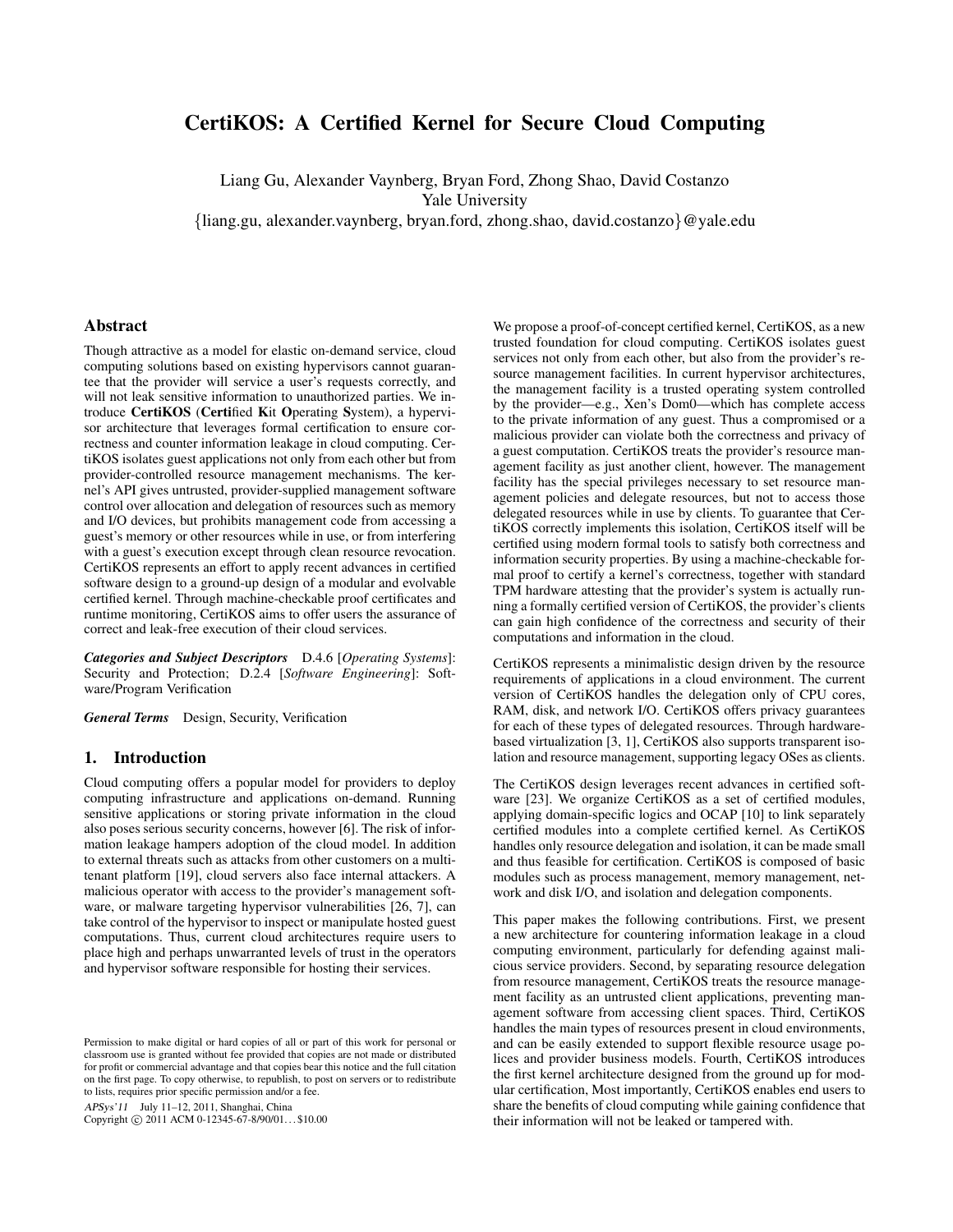# 2. Motivation and Related Work

Companies are increasingly turning toward cloud providers, such as Amazon EC2, Salesforce CRM, and Rackspace, to host their information, applications, and IT services. In the current architecture, cloud service providers and their data center operators have full control over the machines hosting customers' information and applications, and can access customers' transactions and data at will. Service providers offer informal assurances that they will protect the integrity and privacy of customers' information and computations, but customers have limited means of ensuring that providers actually offer the claimed levels of security. Even assuming the provider and data center operators are normally trustworthy, external attackers may mount attacks from other hosted computations [19]. Worse, internal attackers or malware targeting hypervisor vulnerabilities [26, 7] can take advantage of the provider's management facility to access client information or tamper with guest computations. The cloud computing model would clearly benefit from a mechanism to protect clients' information and computations both from each other and from the management facility, while preserving the advantages of elastic, on-demand resource provisioning that make cloud environments attractive.

*Related Work* The security of hypervisors and virtual machine monitors is a well-researched topic [21, 25, 4], but traditional hypervisors cannot protect clients from cloud service providers. A hardware-based Trusted Platform Module (TPM) [24] can attest that a machine is running a particular trusted cloud kernel or hypervisor [12, 22], but the size and complexity of modern hypervisors makes it difficult to guarantee and verify their correctness.

Exokernel [9] supports user-level management of physical resources, but is not concerned with information security, and leaks extensive resource management/allocation information to all user space code. NoHype [14] extends the CPU architecture, removing the hypervisor layer to protect a guest OS, but is not applicable to current commodity processors.

Information Flow Control (IFC) enables the explicit labeling of information and controls its propagation. Asbestos [8] and HiStar [28] are operating systems employing IFC to enforce precise information security policies. These kernels are not formally certified, however, and must simply be trusted to enforce information flow control correctly. Additionally, these operating systems do not address threats such as timing side-channels, which represent increasing risks in cloud environments [19].

Singularity [13] implements its base kernel in a typesafe language, but its semantic correctness remains merely an assumption. The seL4 project [15] demonstrated that it is possible to verify a nontrivially-sized microkernel. However, the kernel's certification is limited: e.g., the virtual memory manager is left uncertified. With recent advances in certified software [23, 10], it has become practical to develop a fully-certified OS kernel. CertiKOS is designed to leverage and showcase these certification techniques.

# 3. The Kernel Design

Figure 1 illustrates the architecture of CertiKOS. The design currently handles only the most common types of resources in cloud environments: CPU cores for computation, RAM and disk storage, and network controllers for communication. CertiKOS implements a low-level layer of abstraction over physical resources. Both the provider's resource management facilities and cloud customers' software execute atop this kernel, which protects guests from each other and from the provider's management software. The rest of this section highlights relevant design details and rationale.



Figure 1. Overview of CertiKOS

#### 3.1 Trust Model

We leave physical attacks out of scope, assuming that hardware is trusted and physically well-protected, a reasonable assumption in data centers designed for security. End users establish trust in CertiKOS via two mechanisms: by verifying the static correctness of the CertiKOS kernel, and by verifying its correct deployment at runtime. We will apply recent advances in certified software to produce a formal, machine-checkable proof of the correctness of the kernel's resource delegation and isolation properties. By distributing these formal proofs with CertiKOS, end users can confirm its security without trusting the kernel developer. The user relies on a standard hardware-based root of trust, such as a TPM [24], to attest that the cloud hardware is running the formally certified kernel. We assume that the provider's management software and all guest software are untrusted, and may be compromised or malicious.

#### 3.2 Design Goals and Rationale

The main design principle underlying CertiKOS is to separate highlevel resource management software from low-level resource delegation and protection mechanisms. CertiKOS separates the traditional resource management mechanisms implemented by existing hypervisors, such as Xen's Dom0, into two trust levels: a certified low-level layer implementing only minimal resource delegation and protection mechanisms, and a higher-level resource management layer, which is trusted in conventional hypervisors but untrusted in CertiKOS. The certified kernel's sole purpose is to implement the resource delegation policies specified by the untrusted, server-provided resource management software, while protecting the computation integrity and information security of cloud guests from each other and from the provider's management software.

Since management and guest software are equally untrusted by the kernel, the kernel implements isolation mechanisms ensuring that each untrusted domain has access only to its own resources. To implement this isolation, CertiKOS maintains ownership records for all hardware resources. When an end user requests cloud resources, the provider's management software allocates the resources requested by the client, then uses CertiKOS's resource management interface to delegate the resources to the client's execution. This resource management interface, accessible only by the providercontrolled management software, allows the provider to update the CertiKOS's resource ownership records by reassigning ownership of specific resources to the client. For example, when the management software starts a hosted client, it might use the CertiKOS management interface to assign a particular set of CPU cores, a particular physical memory range, a particular disk partition, and a particular network interface controller (NIC) to the client. This management interface is designed—and certified—to prevent information leaks. The provider's management software can later revoke memory or disk storage it assigned the client, for example, but the kernel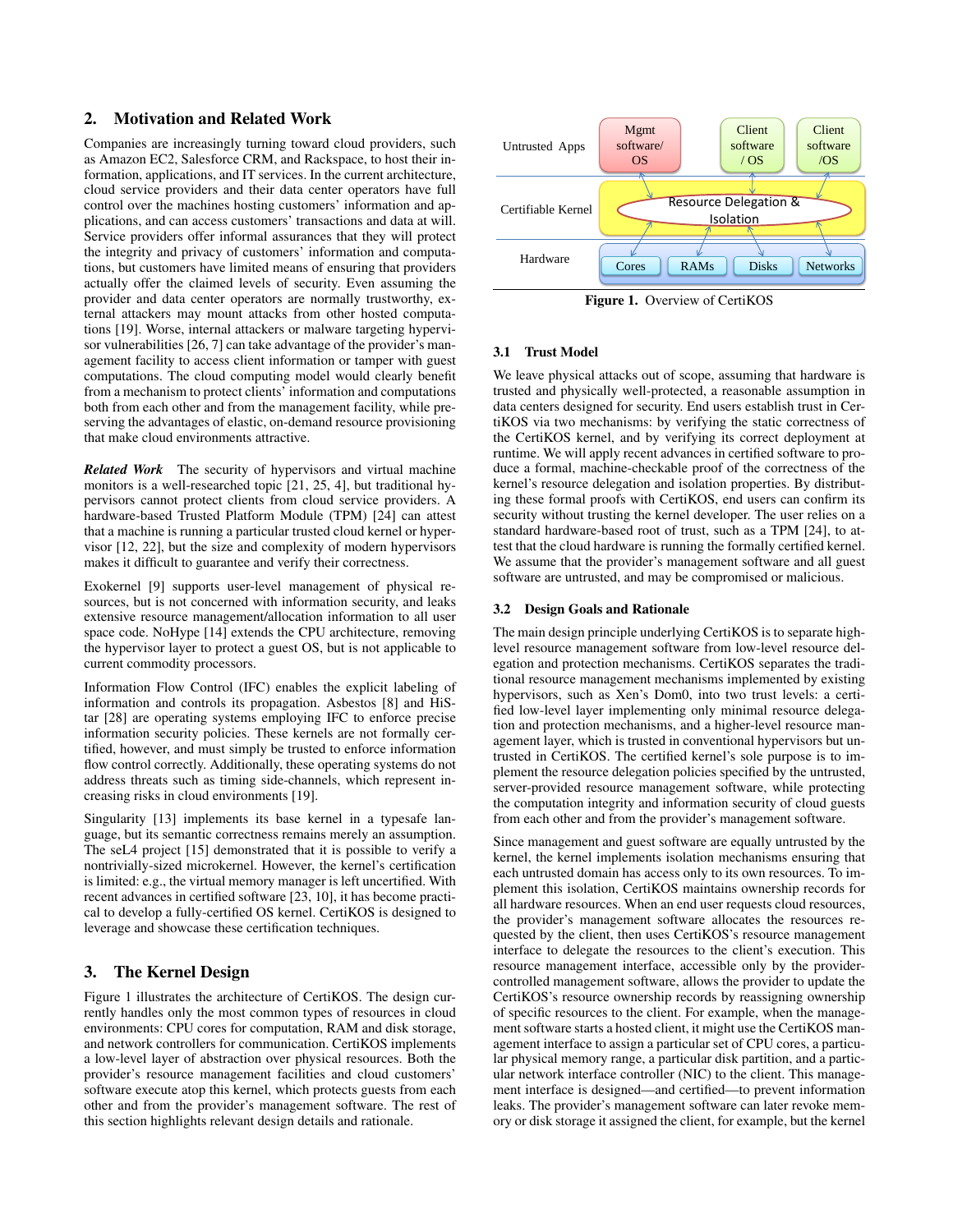guarantees that the reassigned storage is appropriately "scrubbed" before being returned to provider control.

### 3.3 Resource Abstraction and Delegation

Cloud users primarily require three types of resources: computation, storage (RAM and disk), and networking. CertiKOS provides interfaces to the provider's resource management layer to assign and delegate access to these resources, but once assigned, the kernel exposes the assigned resources directly to the current owner, with minimal virtualization or abstraction in the kernel.

The CertiKOS kernel implements no dynamic resource scheduling, such as multiplexing a single CPU core among multiple guests, as current VMs often do. Instead, it relies on the provider's untrusted resource management code to perform any necessary resource allocation and scheduling at relatively coarse granularity. This design principle relies on the fact that modern server hardware usually provides the relevant resources—memory, CPU cores, and real or hardware-virtualized NICs—in sufficient number to make spatial partitioning feasible. We expect CertiKOS's focus on spatial rather than temporal partitioning also to increase the architecture's resistance to side-channel attacks in the cloud [19].

CPU Cores: CertiKOS allocates CPU resources spatially, at core granularity. In the current design, CertiKOS simply assigns one guest to each core, though future extensions could allocate CPUs more flexibly. CertiKOS provides interfaces for management software to allocate CPU cores to clients and revoke them.

RAM and Disks: CertiKOS abstracts both RAM and disks as memory space for untrusted management software and guests. The kernel includes no file system, leaving this functionality to untrusted guest software. CertiKOS exposes only interfaces supporting delegation of and protected access to memory and disk storage.

Networking: CertiKOS exposes interfaces allowing a provider's management software to give clients access to the provider's shared network infrastructure. The current design assumes that server hardware provides either enough physical NICs, and/or hardwarevirtualized NICs, to dedicate at least one NIC to each client without software multiplexing. CertiKOS may be enhanced in the future to provide its own dynamic multiplexing of network interfaces, but this is not a high priority since hardware-based NIC virtualization is becoming increasingly common and inexpensive.

#### 3.4 Resource Isolation

The provider's management software uses the trusted kernel's delegation interfaces to allocate and revoke resources according to the provider's policy. The trusted kernel in turn updates its ownership records to restrict each untrusted domain's resource access appropriately using standard protection and virtualization techniques. At runtime, CertiKOS uses its ownership records to check the permission on all explicit access requests, and to configure hardwarebased protection mechanisms such as MMU and IOMMU hardware. In this way CertiKOS enforces resource isolation among applications and prevents information leakage.

Figure 2 illustrates the conceptual isolation model. A client's resources must be allocated in advance (step 1), otherwise the kernel denies the client's access request at runtime (step 5). When the client attempts to access its own resource, it invokes the kernel (step 2), which intercepts the request and checks the appropriate ownership record (step 3). If the client is the current owner of the requested resource, the kernel services the access request (step 4).

The kernel imposes access permission checks even on access requests by the provider's management software (step 6). Although



Figure 2. Permission check for access requests

1. Resource allocation/revocation; 2. Access request from a client; 3. Query the ownership record; 4. Authorize the request; 5. Deny the unauthorized request and return a fault message; 6. Access request from the management software.

the management software can allocate and revoke cloud hardware resources, it is not allowed to access resources owned by clients.

CertiKOS intercepts access requests based on resource types. In the current version of CertiKOS, CPU cores are handled by the kernel's minimal CPU multiplexer, and are allocated at a granularity of entire cores. Clients may choose to implement their own finergrained scheduling atop CPU cores they own.

CertiKOS employs memory management hardware to partition and isolate guests' access to physical memory. In the current version, CertiKOS uses the AMD Secure Virtual Machine [3] facilities, setting up hardware page tables to represent memory ownership and relying on the hardware to translate guest virtual addresses to host physical addresses. Guests manage and access their assigned physical memory in the same way as on a physical platform, enabling clients to run traditional guest operating systems. CertiKOS uses IOMMU (Input/Output Memory Management Unit) hardware to protect DMA-based access requests from guests via physical or hardware-virtualized I/O devices such as NICs.

### 3.5 Resource Management and Usage

CertiKOS isolates management and guest software into strongly isolated runtime environments. The kernel gives the provider's management software the special privileges required to allocate and revoke resources, in order to implement the provider's highlevel business model. Clients in turn manage their own assigned resources using their own mechanisms, such as those in a conventional guest OS. The current CertiKOS design focuses on managing and protecting a single multicore machine, although we expect to extend it in the future to offer secure clustering across data center networks.

A client may request and be assigned resources in several ways:

- Explicitly, using IPC to contact the management software and requesting resources. It is up to the client and the management to agree on the structure of the message. The kernel is not involved, and does not offer privacy guarantees to inter-domain messages. A client might request additional memory this way, for example.
- Explicitly, by including the resources in its initial loading instructions. When the management software loads the client, the client's object format (which is up to the provider and the client to agree on) may specify resources that the process requires. The management then checks that the specified resources observe its policy, and instructs the kernel to allow the client access to them.
- Implicitly. The client program may try to access a resource, initially causing a fault caught by the kernel. The kernel notifies the management program of the fault event, scrubbed of any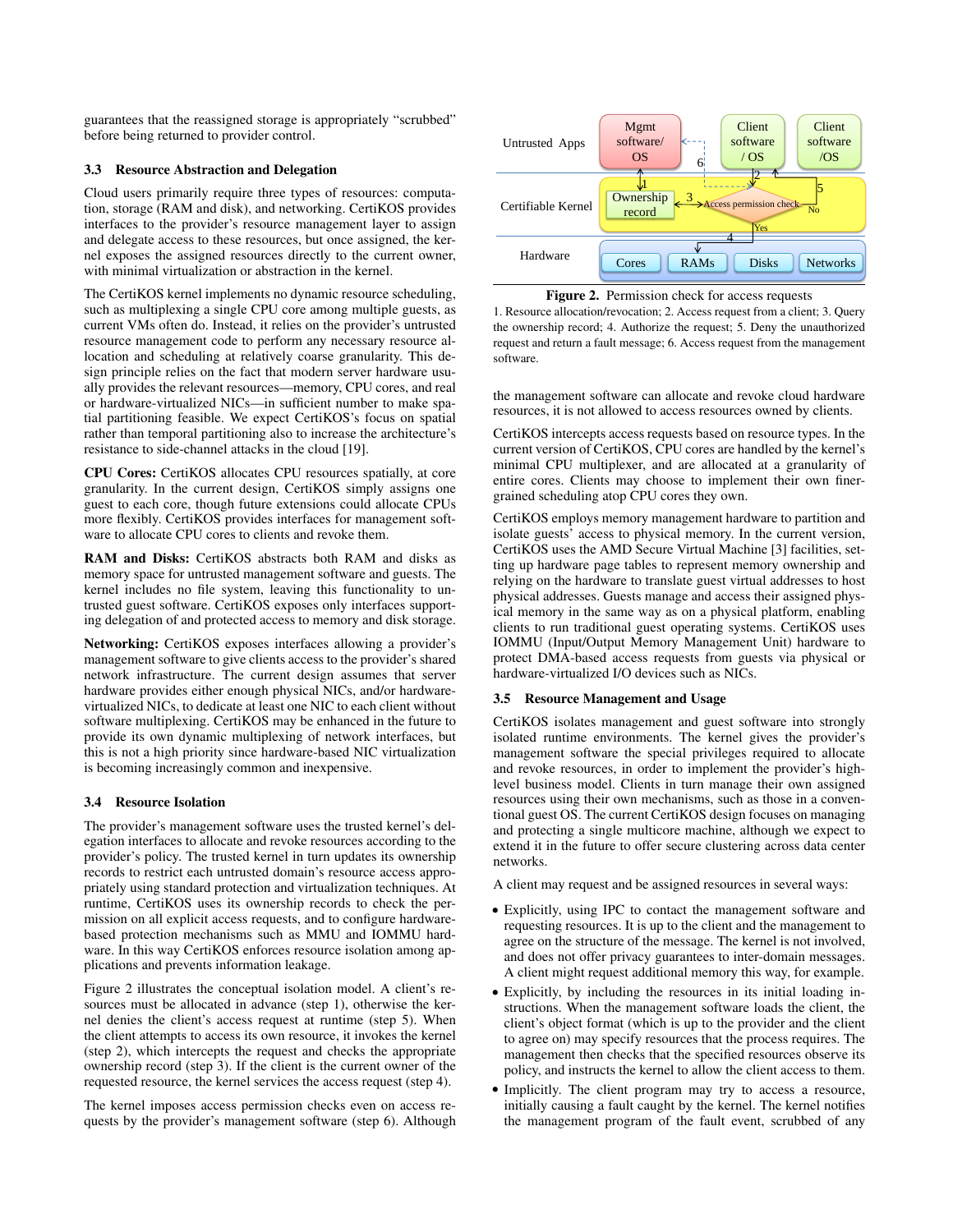private client data. The management interprets the fault, assigns the requested resources to the client if appropriate by asking the kernel to update the ownership records, then restarts the client with the additional resources.

*Resource Revocation* Given unrestricted ability to revoke arbitrary subsets of a client's resources at any time, compromised management software might attempt to interfere with a client's correct execution, and/or attempt to learn information about a guest through side-channel attacks. Management software might selectively revoke assigned resources at a provider-chosen moment in time, for example, and monitor how this revocation affects visible guest behavior in an attempt to "probe" what a guest is doing based on its resource usage.

To guard against such side-channel attacks, CertiKOS gives untrusted management software only one *non-consensual* means of revoking guest resources: by destroying the entire guest and revoking all its resources at once, in "all-or-nothing" fashion. Such an event essentially represents a provider-induced virtual node failure, which the kernel guarantees will operate in a fail-stop fashion without leaking any information about the former guest's operation.

If the provider wishes to revoke resources from guests at finer granularity, it can communicate explicitly with its guests to *request* that they give up certain resources gracefully. The guest saves any state the resources may have held (for memory or disk), and notifies the kernel when it is ready to relinquish the resources, which in turn passes resource ownership back to the provider. If the guest fails to respond in a reasonable time, according to a policy agreed between provider and client, the provider can always escalate to an "all-ornothing" revocation without the guest's consent.

# 4. Certifying the Kernel

To verify CertiKOS, we will take advantage of its minimalistic design and several recent advances in software certification [23].

First, we will not certify what we do not have to. Much of the complexity in cloud virtualization lies in resource management algorithms. CertiKOS delegates this functionality to the untrusted management layer, implementing only permission checking in the kernel. Thus, we can omit sophisticated policy management and scheduling tasks from the kernel without sacrificing functionality, leaving less kernel code to certify formally.

Second, we are designing the kernel ground-up for certification, instead of trying to certify existing software. Instead of disentangling complex existing kernels, therefore, we are developing a kernel specifically to be easy to reason about. In particular, the kernel is designed to be highly modular, with strong and readily formalizable invariants defining module boundaries. Although conventional wisdom may suggest that such strong modularity risks incurring high performance overhead, our formal layering and modular reasoning techniques are capable of expressing modules whose formal boundaries do not actually impose additional code at each layer or interface, which may mitigate this performance risk. Further, even if the resulting certifying kernel achieves far from optimal performance, CertiKOS's focus on leveraging hardware protection and virtualization mechanisms, and spacial rather than temporal resource assignment, leaves the certified kernel responsible mostly for occasional setup, teardown, and guest fault handling, with hardware handling most of the performance-critical resource access paths.

We will employ domain-specific logics to certify different CertiKOS modules through the use of OCAP [10], a framework designed for this purpose. This approach allows us to integrate several frameworks that have proven effective for certifying programs involving dynamically allocated memory [27], interrupts [11], noninterfering concurrent threads [11], and self-modifying code [5].

Another technique we will employ allows certified linking of components verified at different abstraction levels. Since only the bootloader loads code dynamically, for example, we need use a selfmodifying code framework only for bootloader verification. The rest of the kernel can use a fixed code heap abstraction. We can then link these modules together across their different levels of abstraction, such that the entire resulting code is certified.

We are developing an approach for merging Decentralized Information Flow Control (DIFC) [17] with ideas from Separation Logic [18]. We will develop a logic in which we can specify and prove the correctness of information flow policies. We will apply this logic to CertiKOS to prove that the kernel properly enforces isolation. This guarantees that our kernel cannot, for example, accidentally leak data from one client's memory to another's.

We will use a Flume-like label model [16] to track the origin of all data. In this model, memory locations are "tainted" with tags representing clients. If the kernel reads data from client A, that data is tainted with tag A. If the kernel then attempts to write this data into client B's memory, which is tainted with tag B, our logic catches this bug, causing certification to fail. Of course, there are situations in which data must be passed across domains, such as IPC between client and provider software. As in any useful DIFC system, our logic will allow controlled *declassification* of data in appropriate situations to handle such cases explicitly. Our logic will make all declassification explicit, allowing for formal certification of high-level declassification policies. For example, we might prove that the kernel never leaks data from one client to another, *except for* IPC messages. It then becomes the client's responsibility to avoid leaking information via IPC. For more discussion of the role and necessity of declassification in DIFC, see [20].

# 5. Implementation

The CertiKOS design presented here is just a first step in a larger project to develop a fully-certified, practical OS kernel. As the first stage of this project, we wished to implement a lightweight and modular kernel with minimal functionality to facilitate certification. Our minimal kernel design reflects the goal of separating out and surgically confronting critical cloud security problems.

We are now building a prototype based on PIOS[2], by further modularizing the kernel and minimizing global interdependencies. Figure 3 illustrates this conceptual simplification by comparing the dependency graphs of the old and new kernels.



Figure 3. Invariant dependencies of PIOS vs. our prototype

We believe that a massive redesign of core code of the kernel will be crucial for verification and reasoning about isolation properties.

Our prototype allows us to manage the client's use of CPU cores, limit its use of memory, and guarantee that management and client code cannot access each other's memory. Continuing development is leading in two main directions. First, we will improve and generalize the features of our kernel. Our permission system is currently